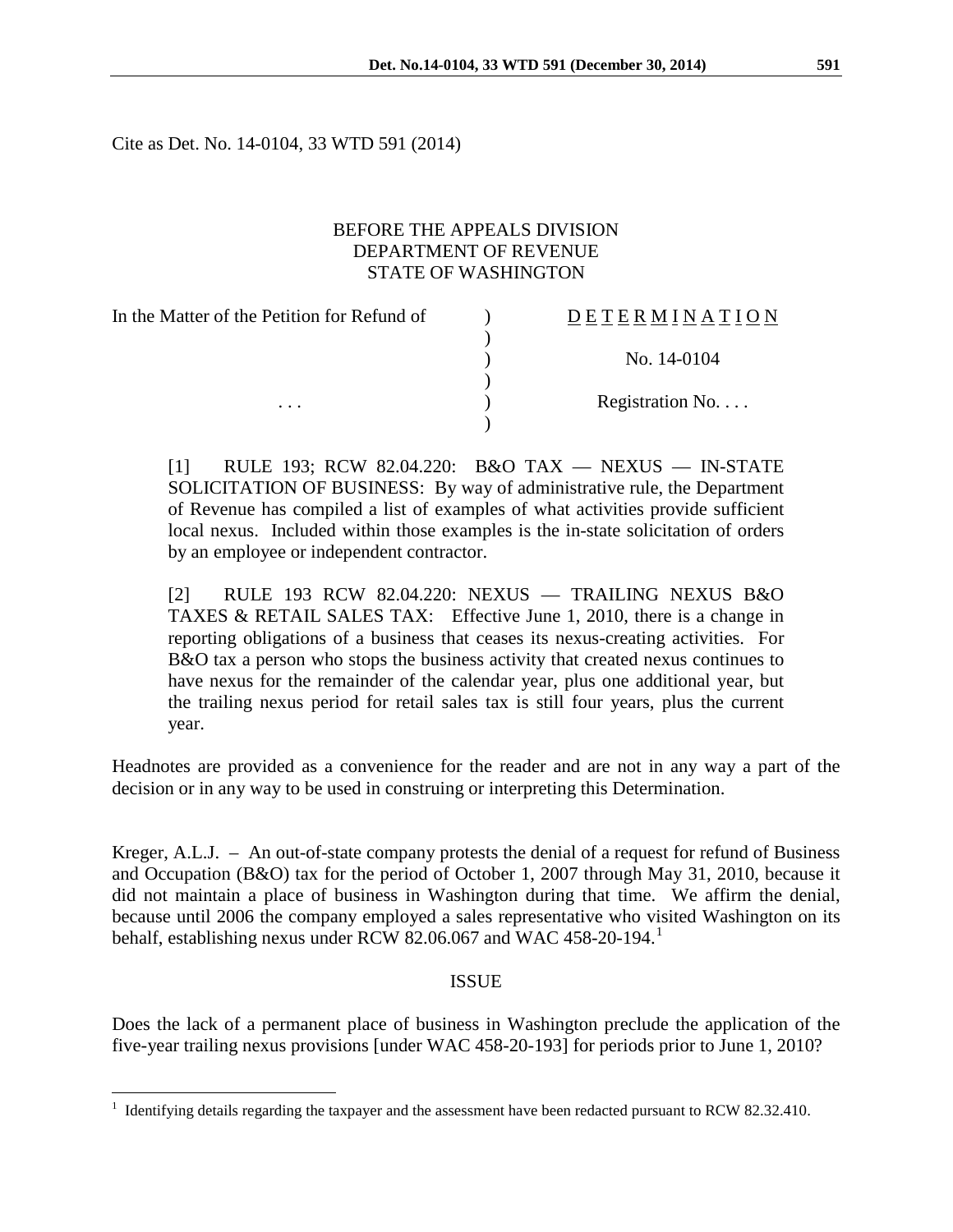## FINDINGS OF FACT

[Taxpayer] is [an out of state] corporation engaged in the business of providing [. . .] services to Washington customers. The Taxpayer is headquartered and operated [out of state]. The Taxpayer was reporting tax on its Washington business activities under the Service and Other Activities (Service) B&O tax classification. The Audit Division conducted an Audit of the Taxpayer's Washington business activities for the period of January 1, 2008 through December 31, 2011. The Audit did not result in any adjustment to the returns filed by the Taxpayer.

In December of 2012, the Taxpayer filed a refund request, seeking the refund of \$. . . in Service B&O attributable to the period of October 1, 2007, through May 31, 2010.

Between February 27, 2006, and June 23, 2006, the Taxpayer employed a sales person who made sales calls on the Taxpayer's behalf in Washington during this time period. The Taxpayer severed their business relationship with this employee due to inaccuracies on the employee's employment application.

The Taxpayer acknowledges that for periods after June 1, 2010, it is subject to the economic substantial nexus standards under RCW 82.04.067, and concedes that its economic activities establish nexus under those standards.

The basis for the Taxpayer's refund request was that it did not maintain a place of business in Washington.

### ANALYSIS

. . .

Rule 194 provides Washington's nexus standards for service taxable activities, applicable to tax liability incurred during the period January 1, 2006, through May 31, 2010. "Nexus" is defined in Rule 194(2)(a) as "the minimum level of business activity or connection with the state of Washington which subjects the business to the taxing jurisdiction of this state." *Id.* A taxpayer creates nexus in this state when it "is engaged in activities in the state, either directly or through a representative, for the purpose of performing a business activity. It is not necessary that a taxpayer have a permanent place of business within a state to create nexus." *Id.* The Department has held that a seller of services has taxable nexus with a state by entering its marketplace to sell its services. Det. No. 98-196, 19 WTD 19 (2000). Performing services in a state for accounts located in that state, or at customer locations in that state, usually creates nexus with that state. See, e.g., Det. No. 87-186, 3 WTD 105 (1987); Det. No. 89-553, 9 WTD 039 (1989); Det. No. 93-276, 13 WTD 392 (1994).

. . . .

The question here is how long the nexus established in 2006 continued. In 2006, the rule for trailing nexus was that once nexus has been established, it will continue throughout the statutory period of RCW 82.32.050 (up to five years), notwithstanding that the instate activity which